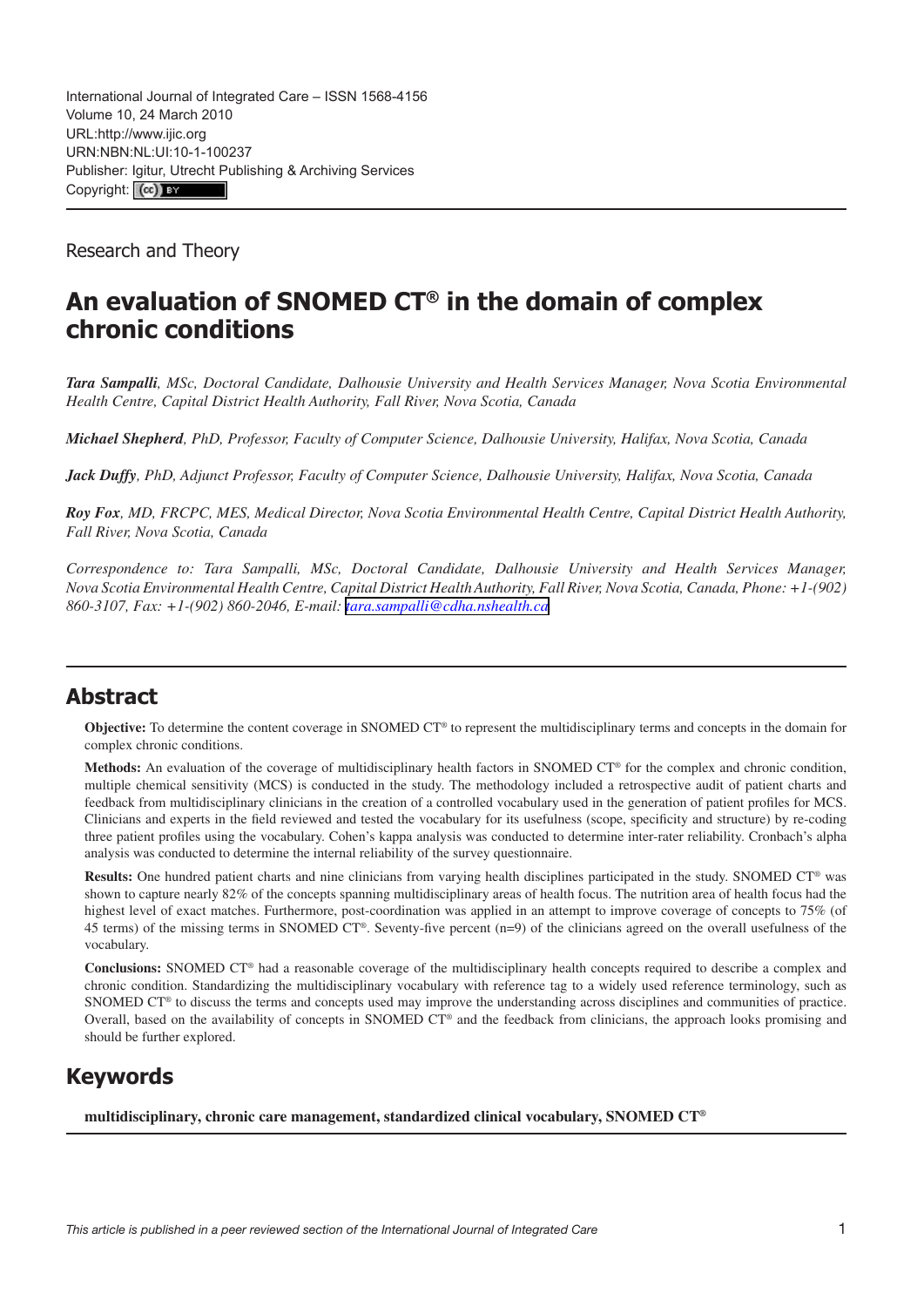# **Introduction**

In a report by Statistics Canada, at least 5% of Canadians have symptoms that cannot be medically explained [\[1,](#page-8-0) [2\]](#page-8-0). These include conditions such as multiple chemical sensitivity (MCS), fibromyalgia (FM), chronic pain syndrome, and chronic fatigue syndrome (CFS). Patients with these conditions occupy a dispropor-tionate amount of physician time [\[3\]](#page-8-0), and it has been argued that they constitute the most common disorders seen in primary care [[4](#page-8-0), [5\]](#page-8-0). Multidisciplinary care teams have come to the forefront as an effective management strategy for these conditions. The variety and recurring nature of symptoms in patients with complex chronic illness has led to the belief that management may benefit from the insights of different bodies of knowledge, such as medicine, nursing, occupational therapy, psychology, and nutrition [\[6,](#page-8-0) [7](#page-8-0)]. Studies have shown the consequences of poor communication among multidisciplinary care providers resulting in poor care experiences for patients, repetitive medical tests and medical errors [\[8–12](#page-8-0)]. Studies have also discussed the need to identify methods to improve communication among care providers in the care of these complex conditions [\[12](#page-8-0), [13](#page-8-0)]. The challenges of enabling shared communication in these conditions are related to the limited, unstructured and poorly categorized knowl-edge that exists in the medical records [\[14\]](#page-8-0). There is also a significant amount of knowledge that exists as tacit knowledge among experts [[15](#page-8-0)]. Furthermore, these conditions can be viewed as emerging knowledge systems with new knowledge of the conditions continuing to build among groups of experts [[16](#page-8-0), [17\]](#page-8-0). Building knowledge in silos and in unstructured format makes it challenging to share or integrate knowledge of these conditions in a common domain. Consequently, there is growing interest in the literature to explore the model of building communication bridges in emerging or complex knowledge systems that can be understood and shared by knowledge communities at the design phase itself [[16\]](#page-8-0). This will allow the collaborative knowledge to grow in a consistent and semantically operable manner.

Key clinical documents, such as patient profile documents or problem lists and discharge summaries for these conditions, will contain patient information generated by multiple disciplines of care. As outlined by Hays et al. [[18\]](#page-8-0), the patient profile document for patients with complex conditions goes beyond the traditional problem lists and contains terminologies contributed by multiple disciplines under areas such as social barriers, education, psychosocial stressors which may impact the therapy selection. Standardization of the clinical vocabulary used in the key clinical documentation can be viewed as a way of enabling semantically interoperable exchange of information among multiple care providers [[19](#page-8-0), [20](#page-8-0)]. SNOMED CT® or Systematized Nomenclature of Medicine [\[21\]](#page-8-0) has gained attention in the recent years as an effective platform for standardization of vocabulary used in the representation of complex disease concepts. SNOMED CT® is a comprehensive, multilingual, controlled clinical reference terminology, with comprehensive coverage of diseases, clinical findings, etiologies, procedures, living organisms, and outcomes used for recording clinical data. SNOMED CT's intellectual property rights were transferred to the SNOMED SDO® in the formal creation of the IHTSDO. Studies have explored the breadth of SNOMED CT® coverage in representing various complex clinical concepts and areas of medicine [\[22–27](#page-8-0)]. Asbeh et al.  $[23]$  $[23]$  applied SNOMED CT® to develop a consistent and minimal diagnosis set for developmental disorders and found SNOMED CT® to provide coverage up to 85.7% of the terms required to organize the terminologies. In a study by Elkin et al. [\[24](#page-8-0)], the ability of SNOMED CT® to represent common problem lists in the Mayo Clinic was evaluated. SNOMED CT® was able to represent 92.3% of the terms used in the medical problem lists. According to the authors of this study, improvements to synonymy and adding missing modifiers could lead to greater coverage of common problem statements. A few others have discussed the standardization of clinical vocabulary used in clinical documentation using SNOMED CT® and studied the impact in improving patient care processes. A study by Elevitch [[25](#page-8-0)], discussed the improvement in safety standards by using a reference vocabulary in anaesthesia care. A study by Paterson [\[19\]](#page-8-0) explored the enhancement of semantic interoperability of clinical documents for chronic conditions, such as chronic kidney disease, hypertension and diabetes. The study by Paterson generated a semantically interoperable discharge summary as a boundary object by creating a standardization platform for the vocabulary used in the document from reference vocabularies, such as SNOMED CT® and UMLS. There is no research todate that explores the availability of content coverage in SNOMED CT® to represent multidisciplinary vocabulary that is essential in the categorization of complex chronic health conditions.

The research presented in this paper is part of a larger study exploring the benefits of using the concept of boundary objects to enhance communication among care providers in collaborative care management [\[28](#page-9-0)]. Towards this effort, the content coverage of the multidisciplinary vocabulary in SNOMED CT® for a complex health condition, multiple chemical sensitivity is explored in this paper. Multiple chemical sensitivity (MCS) is a complex chronic medical condition which affects multiple body systems with the patients exhibit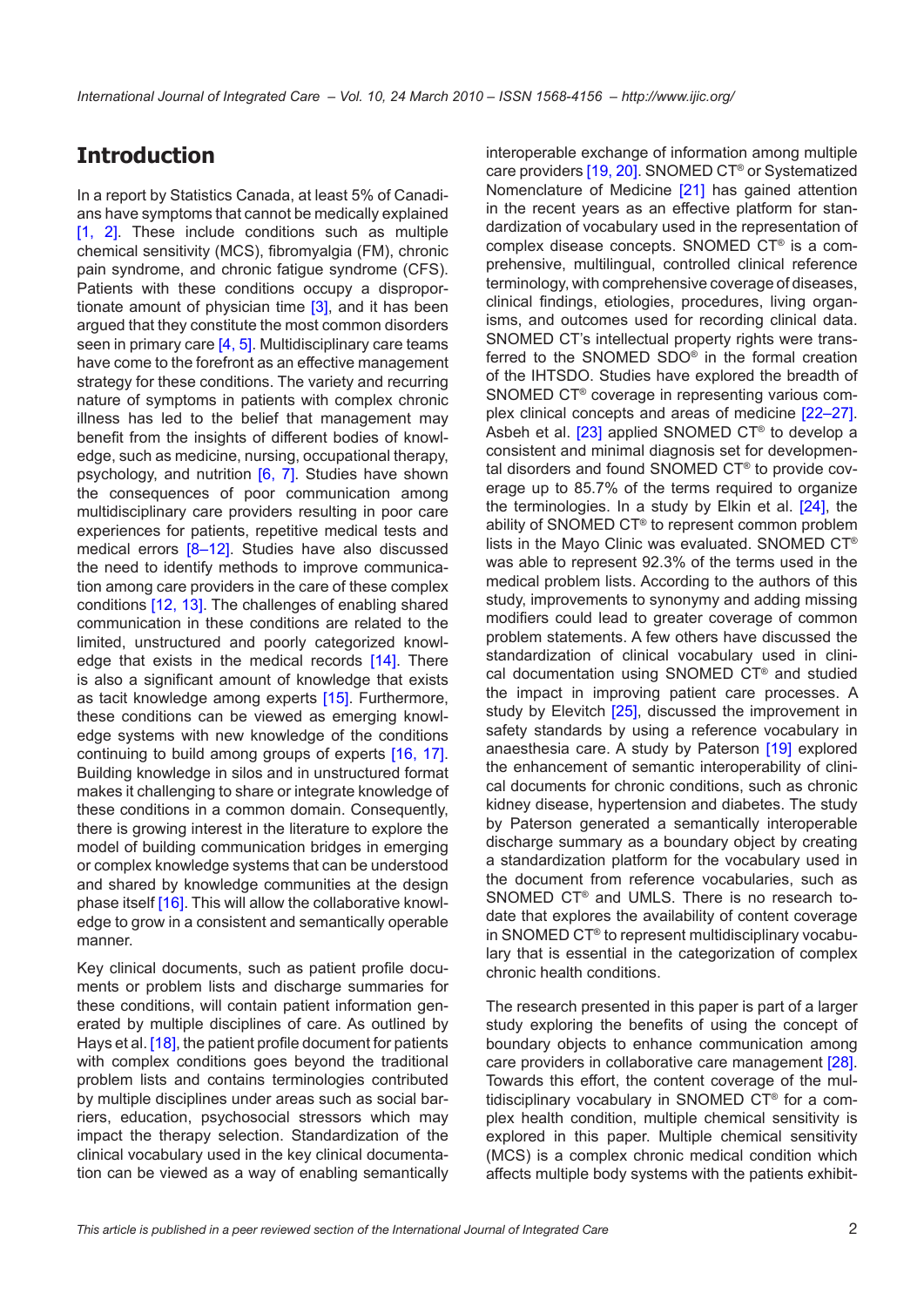ing a wide range of symptoms from physical to psychological [\[29](#page-9-0), [30\]](#page-9-0). It is the hypothesis of this work that showing the availability of multidisciplinary concepts for one complex condition can generate a similar expectation of available terms for other chronic conditions which require comprehensive factors as outlined in the work of Hays et al. [\[18\]](#page-8-0).

# **Methodology**

### **Setting**

A convenience sample of 100 patient charts and nine multidisciplinary clinicians was selected from the Nova Scotia Environmental Health Centre (NSEHC), a treatment facility for individuals with chronic conditions, such as multiple chemical sensitivity, chronic fatigue syndrome and fibromyalgia [\[30](#page-9-0)]. Members of the multidisciplinary team include a physician, nurse, psychologist, psychotherapist, physiotherapist, rehabilitation coordinator and a dietician.

## **Participants**

The study included a retrospective review of 100 charts of patients of the NSEHC with a diagnosis of MCS [[29](#page-9-0)]. Health record information of the last 100 newly enrolled patients who gave their consent to participate were used in the study. The sample size was considered sufficient to account for the variability in the profile information of patients and to explore all possible multidisciplinary concepts and terminologies that may typically exist in the domain of patient profile categorization.

The multidisciplinary team of clinicians of the NSEHC engaged in the care of patients with MCS also participated in the study by evaluating and testing the vocabulary for accuracy and completeness [[31\]](#page-9-0).

#### **Ethical considerations**

The study received ethical approval from the Capital District Health Authority Board of Ethics.

# **Procedure and data analysis**

#### **Exploration of multidisciplinary terminologies in SNOMED CT®**

#### **Retrieval of concepts and terms used to categorize patient profile**

In this study, 100 patient charts with a diagnosis of MCS were audited to retrieve concepts and terminologies used to categorize the profile of patients. The concepts were manually extracted from the patient charts and maintained in a database for subsequent analysis. The extracted terminologies were grouped under the categories of medical, nursing, psychosocial, physiotherapy and rehabilitation areas of health focus to match the health care disciplines that were involved in the assessment and treatment of patients at the Centre. The extracted vocabulary was reviewed by two clinicians from each health disciplines to ensure that all the concepts and terminologies that had been retrieved were relevant to the patient profile information for MCS. The percentage of occurrence of concepts in the 100 patient charts was compiled and grouped under the multidisciplinary areas of health focus.

#### **Mapping of terms to SNOMED CT®**

The extracted data were mapped to SNOMED CT® version 0907 [[21](#page-8-0)] through a manual review process. The manual mapping was done using SNOMED CT® browsers, CLINICLUE version 2006.2.0030 [[32\]](#page-9-0).

String-based mapping was used to compare the strings for concept names from source terms to SNOMED CT®. Two string-based mapping techniques were used.

- 1. *Normalized term matching*: In this technique, the following steps are done before comparing the string. Removal of attributes and punctuations, removal of stop words, remove case sensitivity, word order. Finally, the remaining words are sorted into alphabetical order.
- 2. *Expanded term matching*: The expanded term matching process aims to expand the abbreviation of any term to its full form. If the term is not matched in the normalized term matching, the expanded term matching will be performed.

The accuracy of the semantic representation of the mapped expressions was reviewed by two clinicians from each healthcare discipline that was involved in the study. For the disciplines which did not have two representatives, the medical director reviewed the concepts. The terms were grouped as exact, synonym or no match terms.

#### **Testing of the vocabulary**

A vocabulary of mapped terms from SNOMED CT® was created in the profile domain for the chronic condition, MCS. The multidisciplinary clinicians of the NSEHC reviewed the information and provided feedback on the accuracy of the clinical terms and identified missing terminology of relevance whenever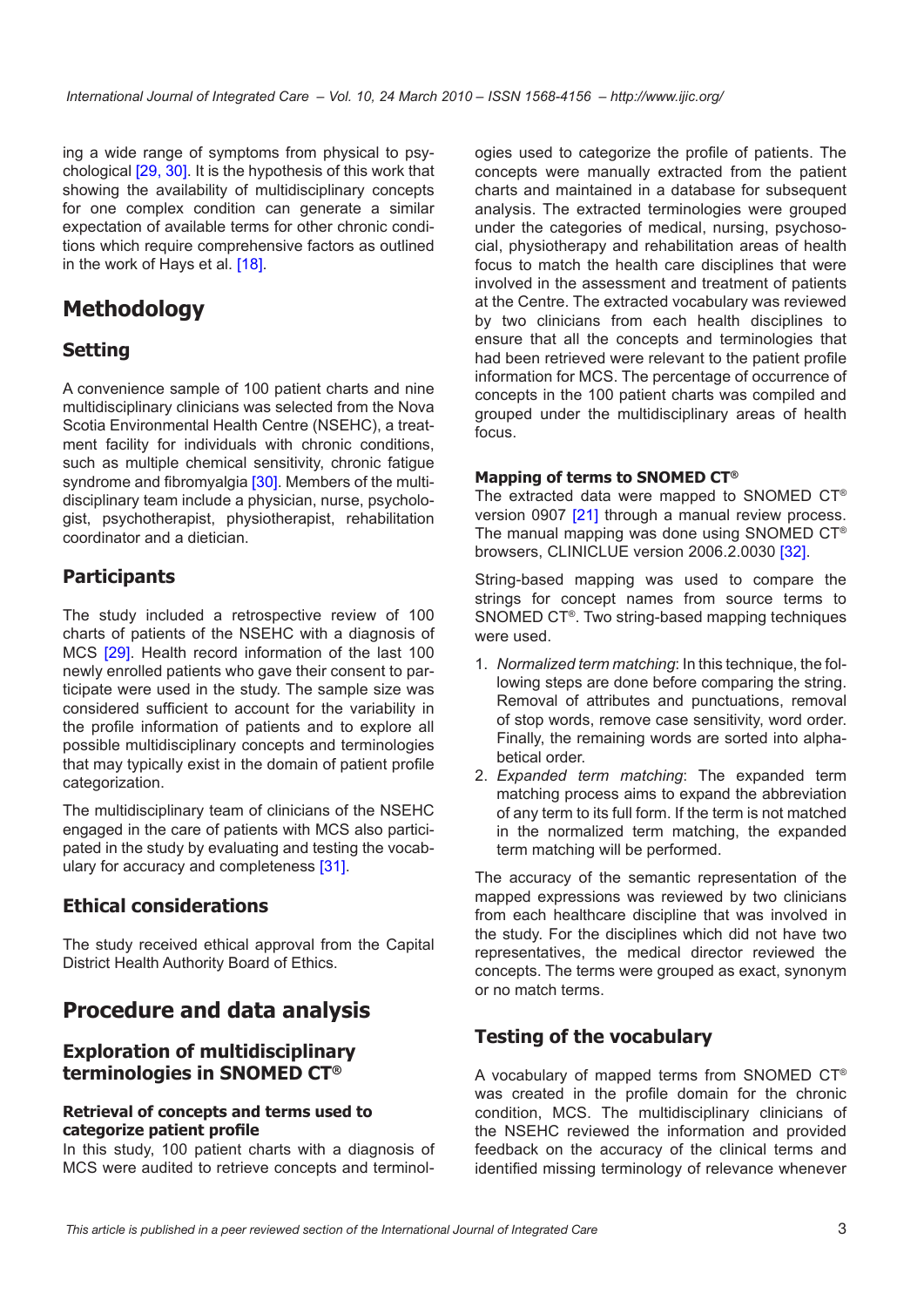possible. A search for the missing terminologies identified by clinicians was made using the SNOMED CT® browser, CLINICLUE to find exact match or synonyms when possible.

A representative sample of charts that was considered a prototypical representation of the patient population was selected by a physician at the Centre. The patient charts selected for the re-coding were not selected from the 100 charts used to compile the controlled vocabulary. The selection was validated by another member of the care team, a physician who assigned a rating from 0 to 10 to express agreement or disagreement for the selection of the patient profile for re-coding. A total of three patient charts were selected for the re-coding process.

The clinicians who agreed to participate in the study were randomly assigned to coding group A and coding group B. Each coding group was comprised of a physician, a nurse, a physiotherapist, a rehabilitation coordinator, a dietician, and a psychologist (psychotherapist).

A web-based form containing the terminologies from the controlled vocabulary was created to help the clinicians re-code the patient profiles. The clinicians had access to a tutorial to assist with the process of re-coding. The clinicians printed the re-coded profiles once completed and provided the printed profiles to the researcher. Each source terminology in the web-based form had a link to the term as it exists in SNOMED CT®. This provided an opportunity for the clinician to view the parent concepts, the concept ID, synonyms and alternatives for the source term in order to decide the best option for a match of concept in SNOMED CT® to best capture the intended clinical meaning, in other words a *1: Many* mapping approach was used. The clinicians also had an opportunity to identify missing terminologies or concepts in the vocabulary that existed in the source vocabulary.

Cohen's kappa [\[33](#page-9-0)] was used to analyze the interrater reliability of the coding disciplines with the same area of health focus, such as a psychologist and psychotherapist for the area of psychosocial factors. The kappa score was also used to determine the reliability in the number of terms identified as missing terms in the new vocabulary.

The vocabulary was further revised based on the feedback from the clinicians.

## **Evaluation of the vocabulary**

A survey questionnaire consisting of seven items of 5-point Likert scales was used to capture the feedback from the multidisciplinary clinicians on the usefulness of the vocabulary.

Description of the concepts captured under these categories is provided below:

- Scope: Is the vocabulary capable of representing all of the concepts found in the complete patient record? Does the vocabulary have the terms necessary to represent the full range of health? Does the vocabulary encompass the terminology used to describe the procedures performed by care providers? Does the vocabulary use terms that are commonly used by care providers?
- Specificity: Is the vocabulary specific enough to accurately represent the many aspects of health care reality? Is there minimal loss of clinical detail when data are encoded in the vocabulary?
- Useability: Does the vocabulary meet the needs of a range of end users?

### **Post-coordination mapping**

In this research, a very preliminary effort was made to apply post-coordination for missing terms [\[34\]](#page-9-0). If an extracted term or concept did not have a representation in pre-coordinated concepts in SNOMED CT®, post-coordination was applied. The first step in postcoordination process was to see if it was possible to compose using SNOMED CT® qualifiers. When this was not possible, post-coordination was done using the steps outlined in the Technical Reference Guide of SNOMED CT®. This algorithm consists of three steps. The source term is first broken into atomic terms. This step included normalization of the term, expansion and breaking text into separate words. Each atomic term is then mapped to a concept in SNOMED CT®. The atomic term mapping is based on a longest string match. Following this step, the relationship is found between the SNOMED CT® concepts by matching relationship patterns.

#### **Data analysis**

- Chart audit and interview format (MCS clinicians) were used to identify recurring themes and key terminologies used in the categorization of MCS patients.
- Cohen's kappa [\[33](#page-9-0)] statistic was employed to determine consistency among the two categories of raters, the researcher and the clinicians for the 'no match' or the 'missing terms' grouping.
- Cronbach's alpha [\[35\]](#page-9-0) analysis was conducted to determine the internal reliability of the seven item survey questionnaire.

## **Results**

A total of 512 terms and concepts relating to categorization of patient profiles were identified through the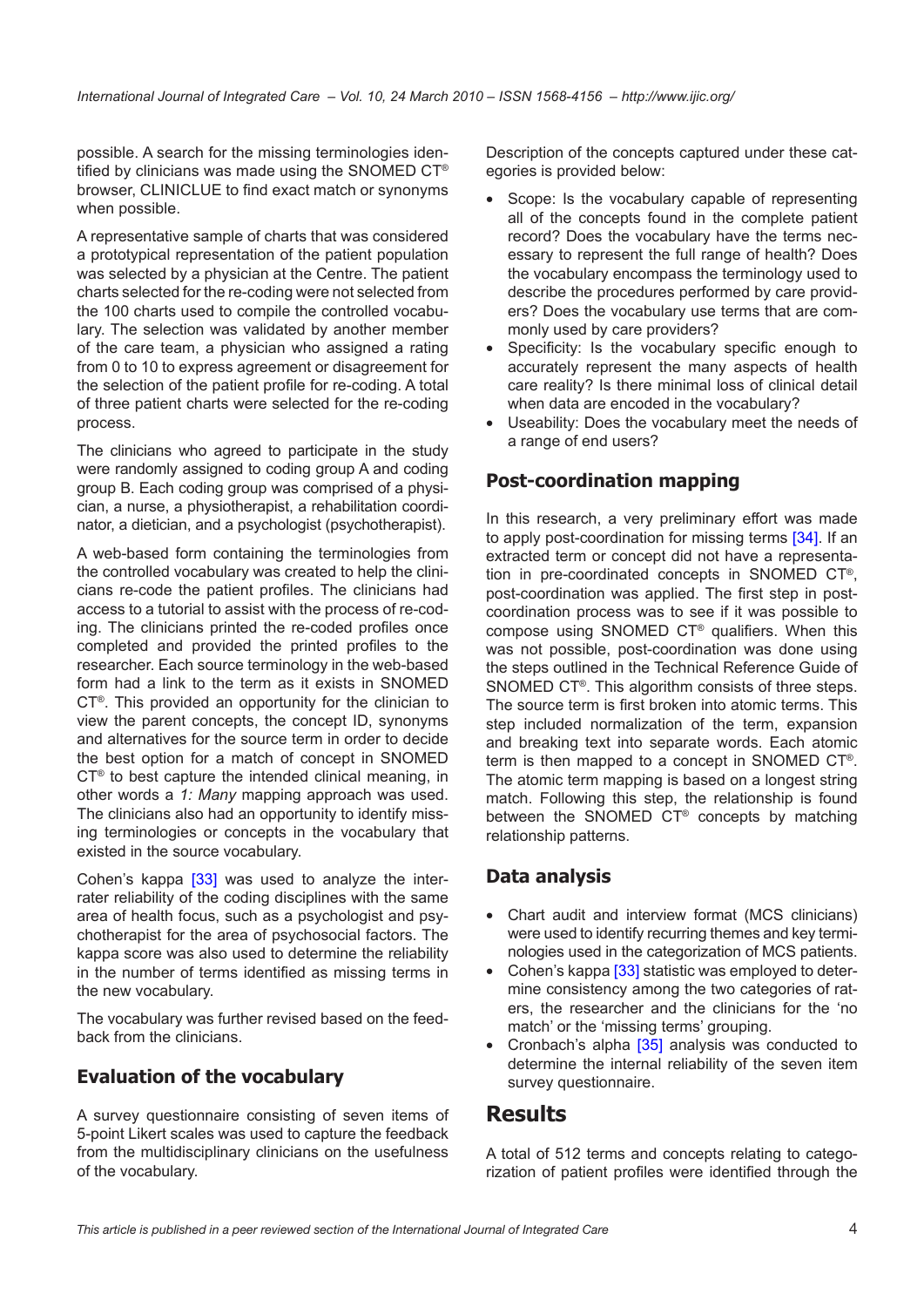manual chart audit process. The chart audit terms were reviewed by experts, the multidisciplinary clinicians involved in the care of MCS patients. Table 1 shows a sample of the distribution of the occurrences of the clinical terms under various health care disciplines of focus retrieved in the chart audit process and grouped as top third, middle third and bottom third.

In the top one-third consortium, symptoms in the various body systems included blood and gland symptoms (fatigue); nervous system symptoms, such as lightheadedness, cold fingertips, cold extremities and irritability; eye symptoms (eye irritation, itchy eyes) and nose symptoms (sinus congestion). Along with symptoms in the body systems, such as pain (multiple body systems), non-restorative sleep (nervous system), poor memory (nervous system) and food sensitivity and bloating (stomach and bowel), there is a manifestation of other determinants of health, such as psychosocial factors (non-assertiveness, self criticism and overly accommodative) and rehabilitation factors, such as not working, work related and financial stressors that add to the patient profile. Table 1 shows the examples of a few top categories retrieved from the patient charts grouped under the areas of health focus.

The clinical vocabulary identified from the chart review was mapped to SNOMED CT® to identify the exact matches, synonyms and no matches. Out of the 512 clinical terms that were identified in the chart audit process as relevant to categorization of MCS, there were a total of 422 concepts (82%) found in SNOMED CT<sup>®</sup> through the manual string matching technique. About 5% of the 422 concepts required the use of expanded term matching approach. Some examples include source terms, such as CFS expanded to chronic fatigue syndrome, IBS for irritable bowel syndrome and low BP for low blood pressure. The remaining terms were mapped using the normalized string

matching technique. The percentage of exact matches and synonyms or closely related words found in the various health care disciplines is as shown in [Figure](#page-5-0) 1. The number of exact matches in nutrition and psychosocial focus of care were 61% and 57%, respectively while medical, physical and rehabilitation disciplines had 57%, 69%, and 55% of closely related terms in SNOMED CT®.

Tables [2](#page-5-0) and [3](#page-6-0) show instances of source terms grouped by areas of health focus with their corresponding terms mapped in SNOMED CT®. The Table also includes the SNOMED CT ID for these mapped terms and their corresponding parent concepts. These terms were selected by clinicians as accurate representation for the sources terms.

Nine clinicians of the NSEHC representing various health care disciplines: physicians, nurses, psychologist, psychotherapist, dietician, physiotherapist and rehabilitation coordinator reviewed the controlled vocabulary for its accuracy and completeness [[31](#page-9-0)]. A high Cohen's kappa score of 0.95 was obtained indicating excellent agreement among the raters for the missing concepts or no match terms in SNOMED CT® between the clinicians and the researcher.

Among the terms that were missing in the vocabulary were those of relative importance to the condition of MCS. Although alternate terms were found, the experts were not in agreement with the accuracy or completeness of these terms in capturing the intended meaning as used in the charts. [Table 4](#page-6-0) shows instances of such terminologies. Post-coordination [[22\]](#page-8-0) applied to these terms are also presented. For 75% (45 terms) of the terms with direct relation to MCS, post-coordination was possible with some level of complexity with a few attribute value pairs required for the process.

**Table 1.** Sample of multidimensional health factors that contribute towards an MCS patient profile grouped by the frequency of occurrence in the 100 patient charts

| Sample of frequently used terms<br>$(n=100)$ | Area of health focus | <b>Frequency of occurrence</b> |  |  |
|----------------------------------------------|----------------------|--------------------------------|--|--|
| Fatigue                                      | Medical, physical    | 96%                            |  |  |
| Light-headedness                             | Medical              | 93%                            |  |  |
| Sinus congestion                             | Medical              | 89%                            |  |  |
| Light sensitivity                            | Medical              | 89%                            |  |  |
| Food sensitivity                             | <b>Nutrition</b>     | 75%                            |  |  |
| Poor memory/concentration                    | Nursing              | 75%                            |  |  |
| Pain                                         | <b>Nursing</b>       | 73%                            |  |  |
| Poor balance                                 | Physical             | 72%                            |  |  |
| Withdrawn                                    | Psychosocial         | 65%                            |  |  |
| Bloating                                     | <b>Nutrition</b>     | 63%                            |  |  |
| Not working                                  | Rehabilitation       | 60%                            |  |  |
| Childhood abuse                              | Psychosocial         | 52%                            |  |  |
| Schooling problems                           | Rehabilitation       | 45%                            |  |  |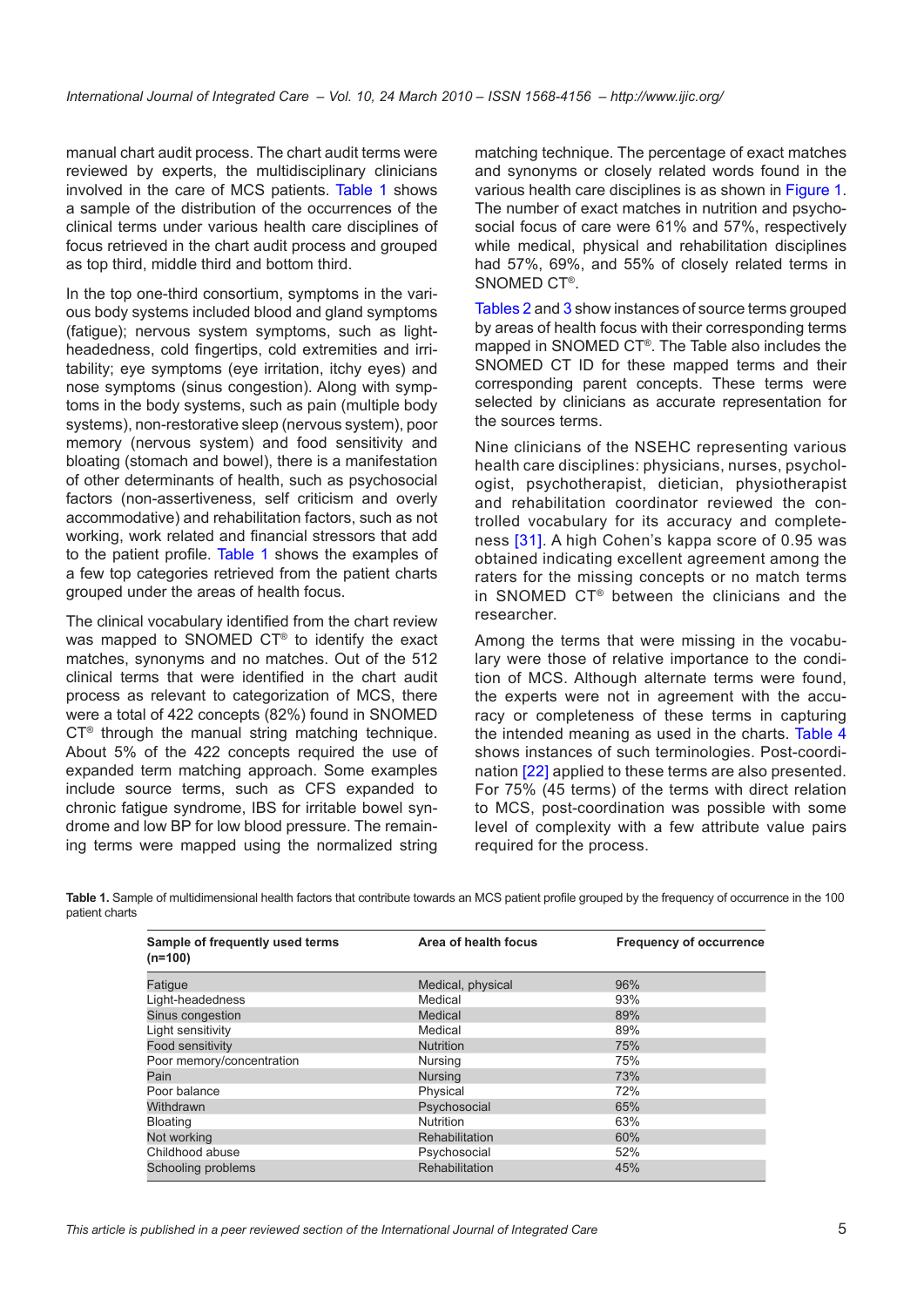<span id="page-5-0"></span>

**Figure 1.** Percentage of exact matches and synonyms found in SNOMED CT® for the chart audit terms grouped under the relevant areas of health care focus.

The multidisciplinary clinicians answered a survey questionnaire following the re-coding of the profiles.

The participating clinicians in the re-coding process completed their evaluation of the vocabulary using a 7-item 5-point Likert scale that measured the usefulness of the vocabulary under an overall category and under sub-categories of scope, specificity and structure.

As seen in [Figure](#page-6-0) 2, there was a high percentage of agreement on the overall usefulness of the vocabulary among the clinicians. The sub-categories also had an overall high level of agreement with the question on the use of terms familiar to the clinicians under the scope category getting the maximum level of agreement from the clinicians. Clinicians tended to be more neutral and leaning towards disagreement on questions related to structure and specificity of the vocabulary on questions related to the full coverage of concepts to represent the medical condition.

Cronbach's alpha analysis was conducted to determine the internal reliability of the survey questionnaire. A good level of agreement was obtained with an alpha score of 0.84.

## **Discussion**

Schoen et al. [\[8\]](#page-8-0) reviewed the challenges in the health system related to chronic conditions in the UK, USA and Canada. Conflicting clinical documentation from health professionals about the medical condition, repeat medical tests, and medical errors were among some of the patient experiences reported. Studies have also explored errors in coding practices among clinicians dealing with chronic conditions, such as diabetes [\[36](#page-9-0)]. There is an identified need in the domain of chronic conditions to develop structured and semantically operable clinical information.

| Table 2. Standardization of multidisciplinary terminologies using SNOMED CT® |  |  |  |
|------------------------------------------------------------------------------|--|--|--|
|------------------------------------------------------------------------------|--|--|--|

| <b>Discipline of care</b> | Source terms                                                 | Terms from SNOMED CT®<br>SNOMED CT ID, parent concept and synonyms                                                                                  |
|---------------------------|--------------------------------------------------------------|-----------------------------------------------------------------------------------------------------------------------------------------------------|
| Medical                   | • Fatigue, tired, low energy                                 | Fatigue - 84229001 (finding)<br>Parents: energy and stamina finding<br>General problem and/or complaint (finding)                                   |
|                           | • Cold extremities                                           | Cold extremities (finding) - 15336001<br>Parent: temperature change at anatomical site (finding)                                                    |
|                           | • Fibromyalgia, FM, myalgia encephalitis                     | Fibryomyositis - 24693007 (disorder)<br>Synonyms: fibromyalgia, myofascial pain syndrome<br>Parent: myositis                                        |
| Nutrition                 | • Bloating, feeling bloated                                  | Bloating symptom (finding)<br>248490000<br>Parent: finding reported by subject or history provider (finding)<br>Swollen abdomen (finding)           |
|                           | • Food sensitivity, food intolerance, sensitivity<br>to food | Propensity to adverse reactions to food<br>418471000<br>Parent: propensity to adverse reaction to substance (disorder)<br>Synonym: food sensitivity |
| Psychosocial              | • Withdraw, withdrawn                                        | Withdrawn (finding)<br>247755007<br>Parent: finding of level of interest (finding)                                                                  |
|                           | • Childhood abuse, trauma in childhood related to<br>abuse   | Victim of child abuse (finding)<br>397940009<br>Synonym - child abuse                                                                               |
|                           | • Feels angry, anger, angry                                  | Feeling angry (finding)<br>75408008<br>Parent: mood finding<br>Synonym: anger                                                                       |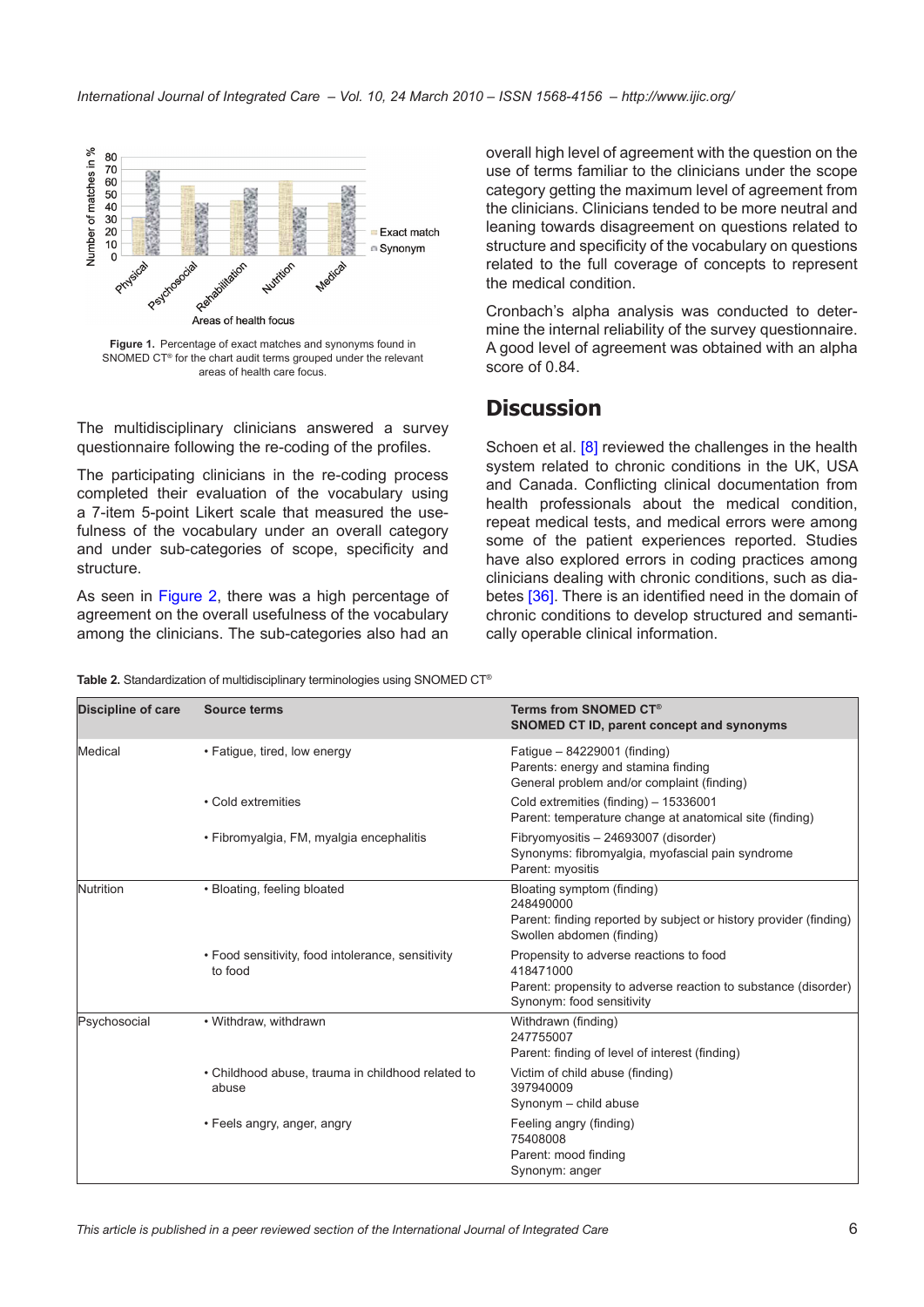| <b>Discipline of care</b> | <b>Source terms</b>                         | Terms from SNOMED CT®                                                                                                                      |
|---------------------------|---------------------------------------------|--------------------------------------------------------------------------------------------------------------------------------------------|
| Nursing                   | • Clutter in house, clutter                 | Cluttered living space (finding)<br>424661000<br>Parent: finding of characteristics of home environment (finding)                          |
| Physiotherapy             | • Low energy, lack of energy, very tired    | Fatigue (finding)<br>22496004<br>Parent: energy or stamina finding (finding)                                                               |
|                           | • Poor balance, balance impairment, balance | Poor balance (finding)<br>249985001<br>Parent: finding of general balance (finding)<br>Impairment of balance (finding)                     |
| Rehabilitation            | • Out of work                               | Unemployed (finding)<br>73438004<br>Parent: social context (finding)<br>Stopped work (finding)<br>Synonym: out of work, without employment |
|                           | • Schooling problems                        | School problem (finding)<br>161155000<br>Parent: social problem finding<br>Synonym: school difficulties                                    |

<span id="page-6-0"></span>**Table 3.** Standardization of multidisciplinary terminologies using SNOMED CT®

**Table 4.** Post co-ordination of missing terms in SNOMED CT®

| <b>Source terms on MCS</b>                                  | Normalized term                      | Post co-ordination                                                                                                                                                        |
|-------------------------------------------------------------|--------------------------------------|---------------------------------------------------------------------------------------------------------------------------------------------------------------------------|
| Multiple chemical sensitivity<br>(disorder)                 | Chemical; multiple; senstivity       | 281867008 Multisystem Disorder :<br>{47429007 associated with =<br>35209006 sensitivity :<br>410658008 triggered by =<br>441900009 chemical <br>276339004   environment } |
| Heightened sensitivity to environment<br>(clinical finding) | Environment; heightened; sensitivity | 35209006 sensitivity : {37135001   tolerance<br>related finding = 260365005 [heightened]:<br>44190009 triggered by =<br>276339004   environment }                         |

There is an even greater concern around the burden of lesser known or medically unexplained conditions, such as MCS, CFS, IBS and chronic pain on the health care system [[3](#page-8-0), [4](#page-8-0)]. These conditions have unclear etiologies, a lack of standardized treatment strategies and unstructured clinical documentation adding another layer of challenge to the ones encountered for



**Figure 2.** Evaluation of the controlled vocabulary (n=12).

better known chronic conditions, such as diabetes [[36](#page-9-0)]. The patient profile information for these conditions is usually multidimensional and requires the involvement of multiple health care disciplines in the care delivery. The patient information is thus more comprehensive and complex compared to a typical problem list spanning areas, such as psychosocial stressors, rehabilitation, social barriers and education [\[18](#page-8-0)]. In this research, a preliminary effort to understand the type of profile characteristics in the domain of a complex health condition has been conducted. The profile characteristics for MCS had a wide range which included medical, psychosocial, nutrition, physical and rehabilitation domains of health focus.

There is a general trend in recent years to standardize the clinical vocabularies for various medical conditions to facilitate semantic interoperability. There has been an identified need for standardization in the domain of complex or emerging knowledge systems, such as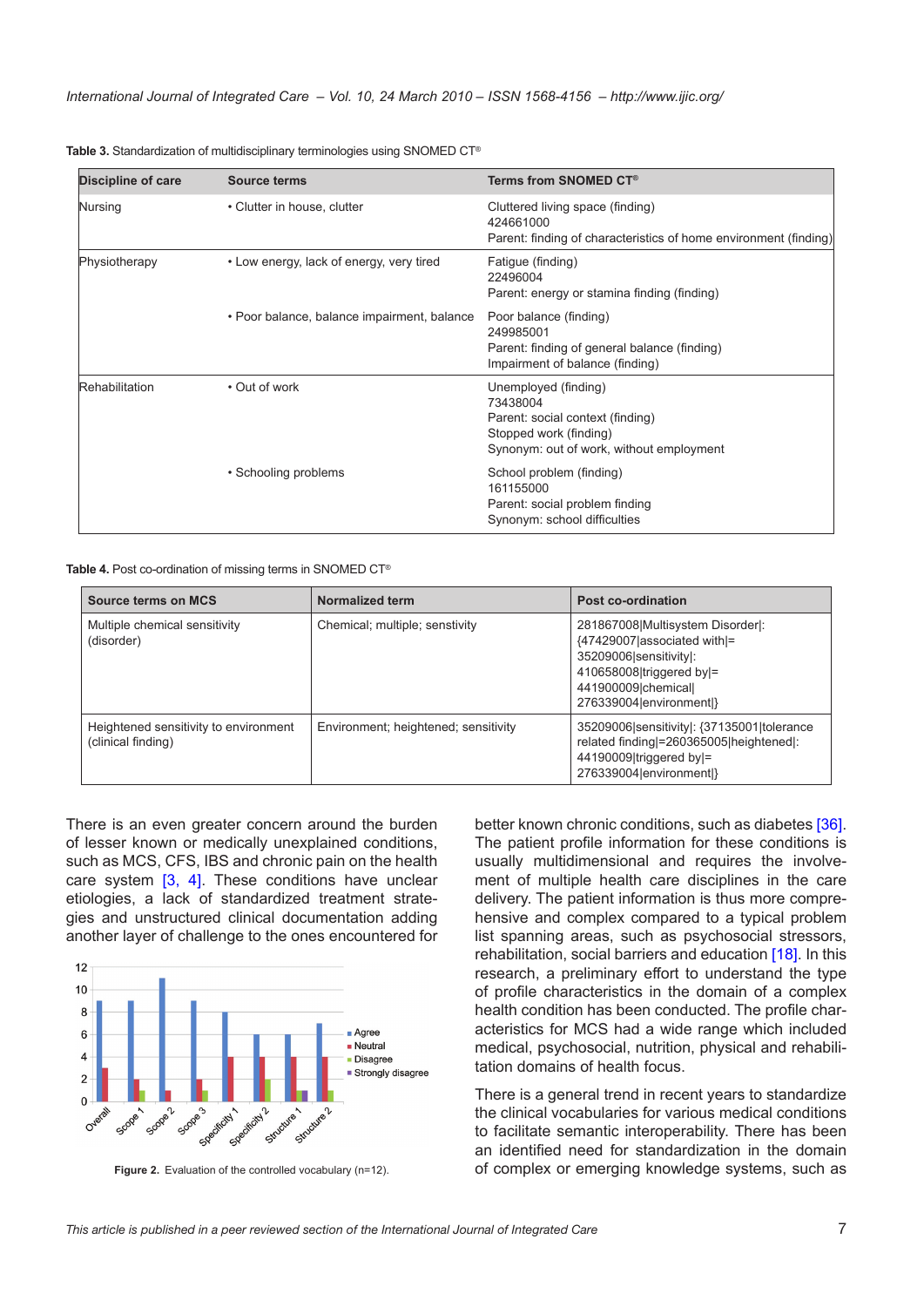the one discussed in this study  $[16]$  $[16]$ . SNOMED CT<sup>®</sup> is a robust and effective reference terminology that has been shown to be effective as a standardization platform to represent disease concepts [\[22](#page-8-0)–[27](#page-8-0)]. However, there is no research to-date that has explored the coverage in the domain of complex conditions, such as MCS that require terminologies spanning multiple areas of health focus.

In this study, the condition MCS was considered to explore the coverage in SNOMED CT® for the multidisciplinary factors that play a role in the categorization of patient profiles. This research is part of a larger study in which the concept of boundary objects is applied to develop a controlled clinical vocabulary and ontology to enable shared understanding among multidisciplinary care providers in the management of complex medical conditions [\[28\]](#page-9-0).

SNOMED CT® was able to capture a high percentage of the multi-faceted disease concepts that exist in the description of patient profiles for MCS. In this study, there were fairly high percentages of exact matches or synonyms available for clinical terms in the physical, psychosocial, rehabilitation, nutrition and medical areas of health focus. However, a few important terms of direct relevance to the condition of multiple chemical sensitivity, such as 'multiple chemical sensitivity', 'increasing reactivity to chemicals' and 'increasing in specific symptoms related to exposures' were not available in SNOMED CT®. This study has demonstrated some preliminary success in applying post-coordination to capture some of these terms as explored by a few other studies to improve the coverage of terms in SNOMED CT® [[22](#page-8-0)]. However, the post-coordination work done in this study was not reviewed by experts in the domain.

In this research, importance has also been given to the involvement and feedback of experts in the field to ensure the accuracy and completeness of the knowledge developed [\[31\]](#page-9-0). In the domain of complex chronic conditions, some additional work with the involvement of experts will be necessary to improve coverage of concepts in SNOMED CT® for application in clinical practice. As seen in this study with the MCS condition, some important concepts of direct relevance to the condition of MCS are not available in SNOMED CT®. This may be true of other complex medical conditions in SNOMED CT® where pre-coordinated concepts may not meet the needs for complete and accurate coverage of clinical terminologies. This further suggests the need for experts in the domain to get involved in the design phases of the standardization itself and in exploring the possibilities for post-coordination techniques to improve coverage of concepts.

# **Limitations**

The study sample for this research was a convenience sample of patient charts and clinicians from the Nova Scotia Environmental Health Centre. While this method of sampling is usually not preferred, it was a reasonable way to test the coverage of multidimensional health concepts related to a complex health condition in SNOMED CT®.

A larger sample size of clinicians from various disciplines and the number of patient profiles for the recoding process would have offered additional insights and strength to the usefulness of the standardized vocabulary.

This study did not attempt to obtain the feedback of the domain experts to evaluate the accuracy of the post-coordinated terms. The study explored the possibility for applying post-coordination for the missing terms. Given the nature of complexity of conditions, such as MCS, it is important that expert reviewers evaluate the accuracy of post-coordinated terms.

# **Conclusion**

This study has explored the coverage in SNOMED CT® to represent multidisciplinary clinical terminologies and concepts for complex chronic conditions through the evaluation for a complex condition MCS. The importance of involving the feedback of domain experts given the nature of the multidisciplinary vocabulary for these conditions was an integral part of this research. SNOMED CT® was shown to be effective as a reference terminology for the standardization of patient profile concepts for MCS. However, there were a few terms of importance to the MCS condition that were not available in SNOMED CT®. Further involvement of experts in the domain to review such terminologies and post-coordination techniques may improve the coverage of terms in reference terminologies, such as SNOMED CT® in the domain of complex conditions.

## **Reviewers**

**Ronald Cornet**, PhD, Department of Medical Informatics, Academic Medical Center, Amsterdam, The Netherlands

**Jürgen Stausberg**, Prof. Dr. Med., Ludwig-Maximilians-University Munich, Institute for Medical Informatics, Biometry and Epidemiology (IBE), Munich, **Germany** 

One anonymous reviewer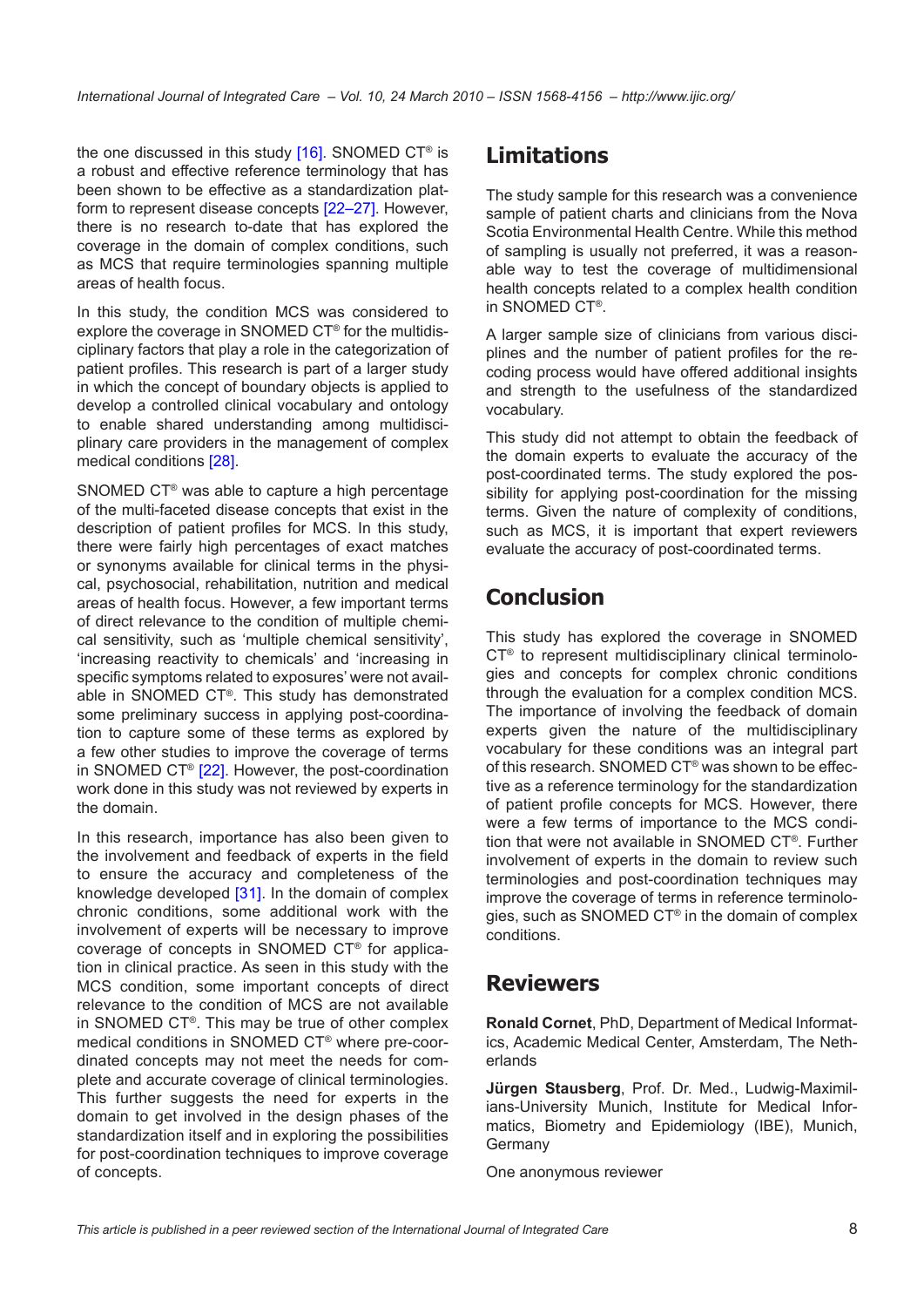# <span id="page-8-0"></span>**References**

- 1. Richardson R, Engel C. Evaluation and management of medically unexplained physical symptoms. Neurologist 2004 Jan;10(1):18–30.
- 2. Henningsen P, Zimmerman T, Sattel H. Medically unexplained physical symptoms, anxiety, and depression: a meta-analytic review. Psychosomatic Medicine 2003 Jul–Aug;65(4):528–33.
- 3. Verhaak PF, Meijer SA, Visser AP, Wolters G. Persistent presentation of medically unexplained symptoms in general practice. Family Practice 2006 Aug;23(4):414–20.
- 4. Kroenke K, Spitzer RL, deGruy FV, Hahn SR, Linzer M, Williams JB, et al. Multisomatoform disorder: an alternative to undifferentiated somatoform disorder for the somatising patient in primary care. Archives of General Psychiatry 1997 Apr;54(4):352–8.
- 5. Litt J, Tran N, Malecki K, Neff R, Resnick B, Burke T. Identifying priority health conditions, environmental data and infrastructure needs: a synopsis of the Pew Environmental Health Tracking Project. Environmental Health Perspectives 2004 Oct;112(14):1414–8.
- 6. Bodenheimer T, Wagner EH, Grumbach K. Improving primary care for patients with chronic illness. Journal of the American Medical Association 2002 Oct 9;288(14):1775–9.
- 7. Jewell D. Learning from Kaiser (part 2): is integration the answer? British Journal of General Practice 2004 Aug; 54(505):571–3.
- 8. Schoen C, Osborn R, How SKH, Doty MM, Peugh J. In chronic condition: experiences of patients with complex health care needs, in eight countries. Health Affairs (Project Hope) 2009 Jan–Feb;28(1):w1–16.
- 9. Clinical documentation improvement in MS-DRGs as a strategy for compliance: facilities may consider clinical documentation audits to look for coding errors. Journal of Healthcare Compliance [serial online] 2008 Jan;10(1).
- 10. Pace WD, Dickinson LM, Staton EW. Seasonal variation in diagnoses and visits to family physicians. Annals of Family Medicine 2004 Sep–Oct;2(5):411–7.
- 11. Stange KC, Nutting PA. Bursting the bubble on chronic disease management: the meaning of healing. Annals of Family Medicine 2005 May–Jun;3(3):194–6.
- 12. Ruhstaller T, Roe H, Thürlimann B, Nicoll J. The multidisciplinary meeting: an indispensable aid to communication between different specialties. European Journal of Cancer 2006 Oct;42(15):2459–62.
- 13. Brooks P. The impact of chronic illness: partnerships with other healthcare professionals. Medical Journal of Australia 2003 Sep 1;179(5):260–2.
- 14. Walsh SH. The clinician's perspective on electronic health records and how they can affect patient care. British Medical Journal 2004 May 15;328(7449):1184–7.
- 15. Thorne S, Paterson B, Russell C. The structure of everyday self-care decision making in chronic illness. Qualitative Health Research 2003 Dec;13(10):1337–52.
- 16. Fong A, Valerdi R, Srinivasan S. Boundary objects as a framework to understand the role of systems integrators. Systems Research Forum 2007(2):11–8. Available from: [http://journals.worldscientific.com.sg/srf/02/0201/free-access/](http://journals.worldscientific.com.sg/srf/02/0201/free-access/S1793966607000042.pdf) [S1793966607000042.pdf.](http://journals.worldscientific.com.sg/srf/02/0201/free-access/S1793966607000042.pdf)
- 17. Lin Y, Poschen M, Procter R, Kola J, Job D, Harris J, et al. Ontology building as a social-technical process: a case study. Electronic Proceedings of the Oxford eResearch Conference 2008, Oxford, UK, 11–13 Sep 2008.
- 18. Hays RM, Kraft GH, Stolov WC. Chronic disease and disability: a contemporary rehabilitation approach to medical practice. New York (NY): Demos Publications; 1996.
- 19. Paterson GI. Boundary Infostructures for chronic diseases. Halifax (Nova Scotia): Dalhousie University (Canada); 2007. (AAT NR27167).
- 20. Araújo RL. The symptoms of depression, insomnia and pain/fatigue as a boundary object in multidisciplinary work. Arthritis & Rheumatism 2004;50(9):48.
- 21. SNOMED clinical terms technical reference guide. Northfield (IL): College of American Pathologists; 2005.
- 22. Richesson RL, Andrew JE, Jeffrey PK. Use of SNOMED CT® to represent clinical research data: a semantic characterization of data items on case report forms in vasculitis research. Journal of the American Medical Informatics Association 2006 Sep–Oct;13(5):536–46.
- 23. Asbeh N, Peleg M, Schertz M, Kuflik T. Creating consistent diagnoses list for developmental disorders using UMLS. Lecture Notes in Computer Science 2006;4032:333–6.
- 24. Elkin P, Brown SH, Husser CS, Bauer BA, Wahner-Roedler D, Rosenbloom ST, et al. Evaluation of the content coverage of SNOMED CT: Ability of SNOMED clinical terms to represent clinical problem lists. Mayo Clinic Proceedings 2006 Jun;81(6):741–8.
- 25. Elevitch FR. SNOMED CT: electronic health record enhances anesthesia patient safety. AANA Journal 2005 Oct; 73(5):361–6.
- 26. Vikström A, Nilsson G. SNOMED CT in multidisciplinary clinical practice—evaluation of usefulness for classification and coding of care-planning procedures. Studies in Health Technology and Informatics 2006;124:824–9.
- 27. James AG, Spackman KA. SNOMED CT as the clinical terminology for the representation of the clinical care of the newborn infant. AMIA Annual Symposium Proceedings 2007 Oct 11:989.